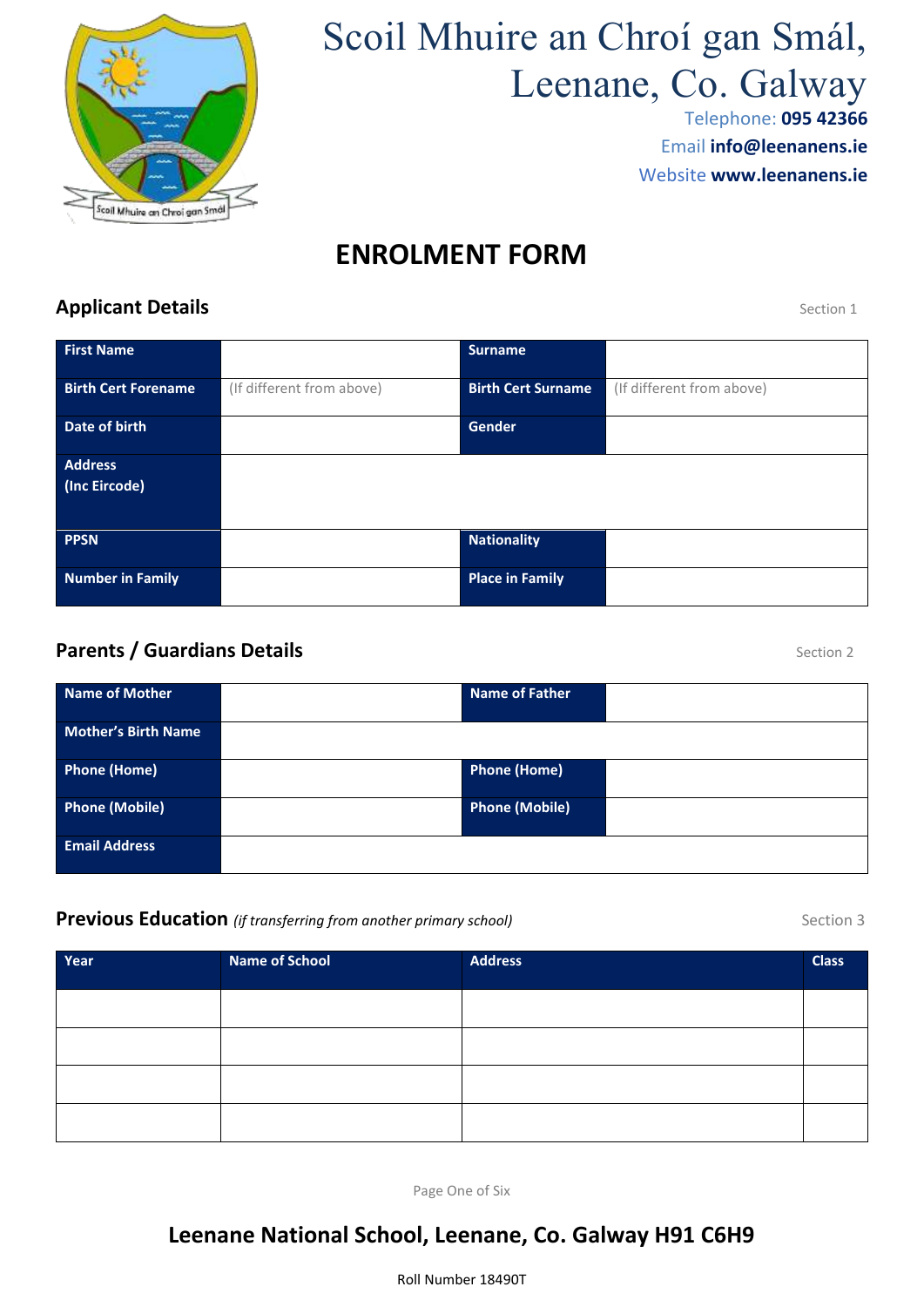| Does Your Child Have Any Special Educational Needs   |            | <b>NO</b> |
|------------------------------------------------------|------------|-----------|
| <b>Please Specify</b>                                |            |           |
| Has Your Child Been Assessed By Any Of The Following |            |           |
| <b>Educational Psychologist</b>                      | <b>YES</b> | <b>NO</b> |
| <b>Speech &amp; Language Therapist</b>               | <b>YES</b> | <b>NO</b> |
| <b>Occupational Therapist</b>                        | <b>YES</b> | <b>NO</b> |
| <b>Other: Please Specify</b>                         |            |           |

### **Medical Information** Section 5

| Does Your Child Suffer From Any Illness       | <b>YES</b> | <b>NO</b> |
|-----------------------------------------------|------------|-----------|
| <b>Please Specify</b>                         |            |           |
| Does Your Child Suffer From Any Allergy       | <b>YES</b> | <b>NO</b> |
| <b>Please Specify</b>                         |            |           |
| <b>Does Your Child Require Any Medication</b> | <b>YES</b> | <b>NO</b> |
| <b>Please Specify</b>                         |            |           |

| Doctor's name | <b>Address</b> | <b>Phone number</b> |
|---------------|----------------|---------------------|
|               |                |                     |

Please give at least 2 emergency contact numbers / names which the school can contact in the event of an emergency:

| <b>Name</b> | <b>Address</b> | <b>Phone Number</b> |
|-------------|----------------|---------------------|
|             |                |                     |
|             |                |                     |

In the event of an accident/ medical emergency occurring and the school being unable to contact any of the numbers listed on this form, it is the policy of the school to seek medical attention for the injured party.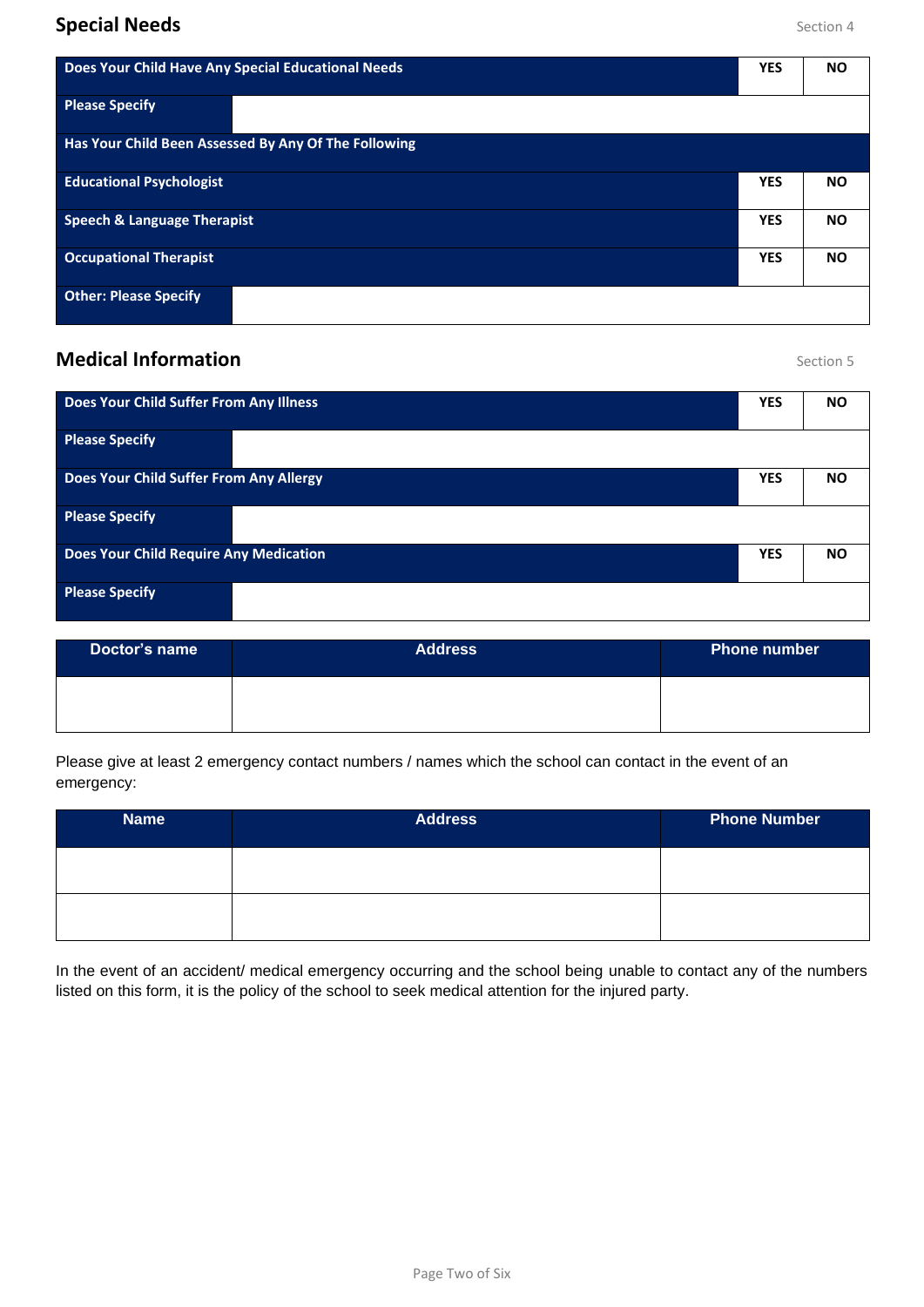### **Parental Permissions Constanting Constanting Constanting Constanting Constanting Constanting Constanting Constanting Constanting Constanting Constanting Constanting Constanting Constanting Constanting Constanting Consta**

Please read carefully each of the items below and tick the relevant box. Not all occasions may be relevant to your child this year, but they probably will be at some stage in the future as he/she progresses through the school. If you have any concerns regarding any of the items below, please feel free to contact the class teacher or school principal.

|                                                                                                                                                                                                                                                                                                                                                              | <b>YES</b> | <b>NO</b> |
|--------------------------------------------------------------------------------------------------------------------------------------------------------------------------------------------------------------------------------------------------------------------------------------------------------------------------------------------------------------|------------|-----------|
| Do you give permission for your child to go on school tours, local educational visits/field trips and to<br>participate in school activities (e.g., matches, quizzes, choir etc)?                                                                                                                                                                            |            |           |
| It is the school's policy to celebrate your child's work and achievements. As a result, images of your child<br>and his/her work may appear on our website. Your child will not be identified by name (unless previously<br>agreed with you). Do you agree to the school using your child's image in this way?                                               |            |           |
| All classes have access to a learning support / resource teacher assigned to help all children in the class. It<br>will be necessary for organisational reasons to remove a group of children to another room to work with                                                                                                                                   |            |           |
| this teacher or the class teacher. (If your child is experiencing learning difficulties you will be informed                                                                                                                                                                                                                                                 |            |           |
| personally by the teacher.) Do you agree to your child availing of the school's learning support/resource<br>teaching service?                                                                                                                                                                                                                               |            |           |
| Senior children are given the opportunity of participating in Cumann na mBunscoil football events along<br>with inter-school soccer events. Organisers of these events sometimes publish team photographs in<br>newspapers with full player's names. Do you consent to your child's name and image appearing in a<br>newspaper as part of a team photograph? |            |           |
| Do you consent to your child participating in the school's RSE programme (Relationships & Sexuality<br>Education)?                                                                                                                                                                                                                                           |            |           |
| Do you consent to your child participating in the school's Stay Safe programme?                                                                                                                                                                                                                                                                              |            |           |
| Do you confirm that you have received, read and accept the school's code of behaviour?                                                                                                                                                                                                                                                                       |            |           |
| Do you consent to family details (name of child, address, date of birth, etc.) being given to outside<br>agencies such as the HSE (school nurse, doctor, dentist, etc.)?                                                                                                                                                                                     |            |           |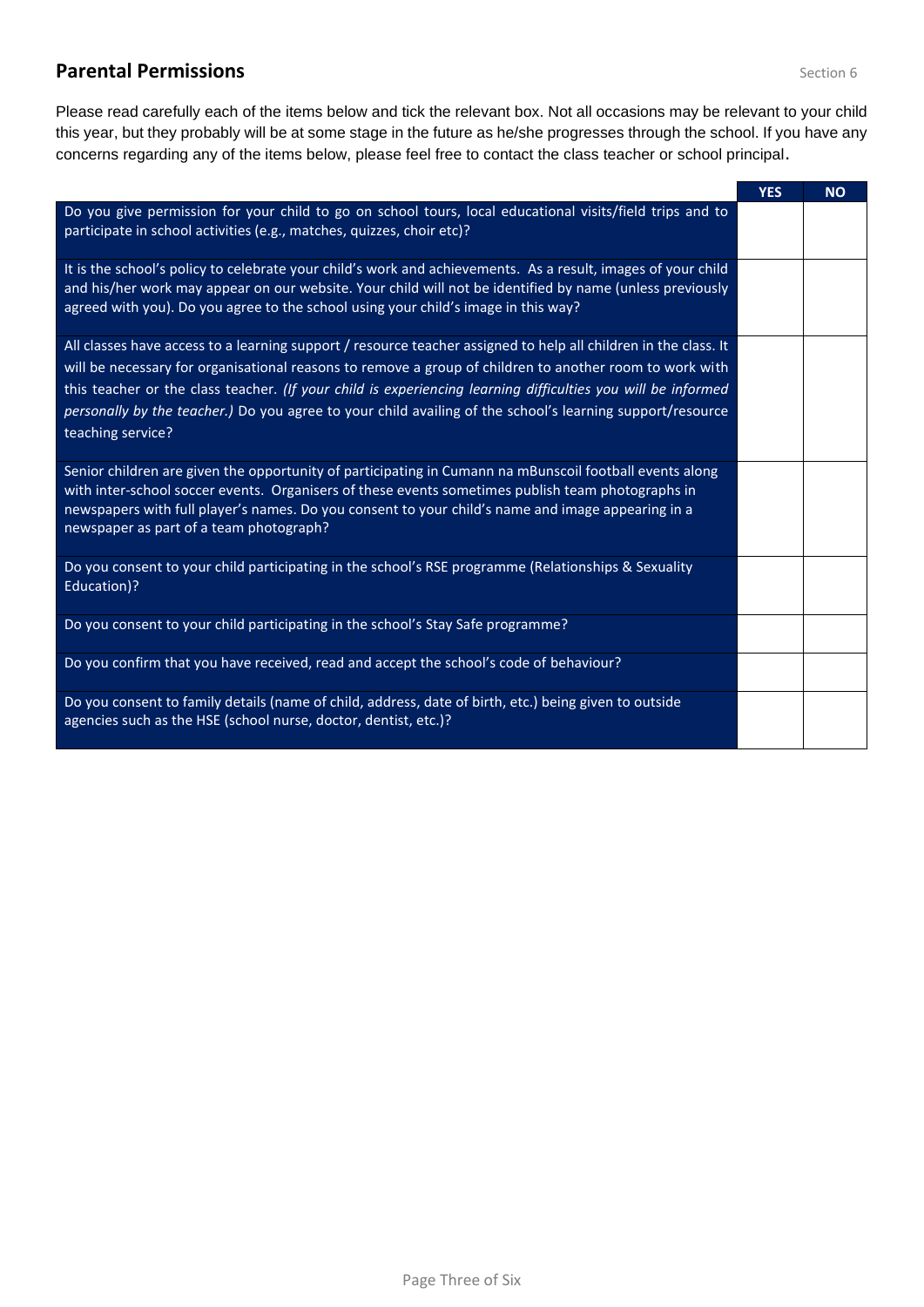#### **Primary Online Database**

*(Please refer to the information on page five of this document) Section 6* Section 6

#### **To which ethnic or cultural background group does your child belong? (Please tick one)** *(Categories based on the Census of Population)*

| White Irish                                            | <b>Irish Traveller</b>                         | Roma                                                  |  |
|--------------------------------------------------------|------------------------------------------------|-------------------------------------------------------|--|
| Any other White Background                             | Black or Black Irish<br>(African)              | <b>Black or Black Irish</b><br>(Any Other Background) |  |
| <b>Asian or Asian Irish</b><br>(Chinese)<br>No Consent | Asian or Asian Irish<br>(Any Other Background) | Other<br>(Inc Mixed Background)                       |  |

#### What Is Your Child's Religion? (please tick one)

| <b>Roman Catholic</b>                     |                                 | Church of Ireland (Anglican) | Presbyterian      |  |
|-------------------------------------------|---------------------------------|------------------------------|-------------------|--|
| Methodist, Wesleyan                       | Jewish                          |                              | Muslim (Islamic)  |  |
| Orthodox<br>Greek, Coptic Orthodox        | <b>Apostolic or Pentecostal</b> |                              | Hindu             |  |
| <b>Buddhist</b>                           | Jehovah's Witness               |                              | Lutheran          |  |
| Atheist                                   | <b>Baptist</b>                  |                              | Agnostic          |  |
| Christian Religion<br>Not Further Defined | Protestant                      |                              | Evangelical       |  |
| <b>Other Religions</b>                    | No Religion                     |                              | <b>No Consent</b> |  |

**Is One of Your Child's Mother Tongues** *(i.e., language spoken at home)* **Irish or English? YES NO**

*I consent for the sensitive personal data in the two questions above to be stored on the Primary Online Database (POD) and transferred to the Department of Education and Skills and any other primary schools my child may transfer to during the course of their time in primary school.*

#### **Parent/Guardian Signature 1:**

#### Parent/Guardian Signature 2 (if applicable):

Date: **Date: Date: Date: Date: Date:** 

*Please ensure that you have included a Birth Certificate and Baptismal Certificate (only applicable if you intend for your child to receive the sacraments of the Eucharist and Confirmation and if baptised outside of the parish) with this form. These documents will be photocopied and returned to you.*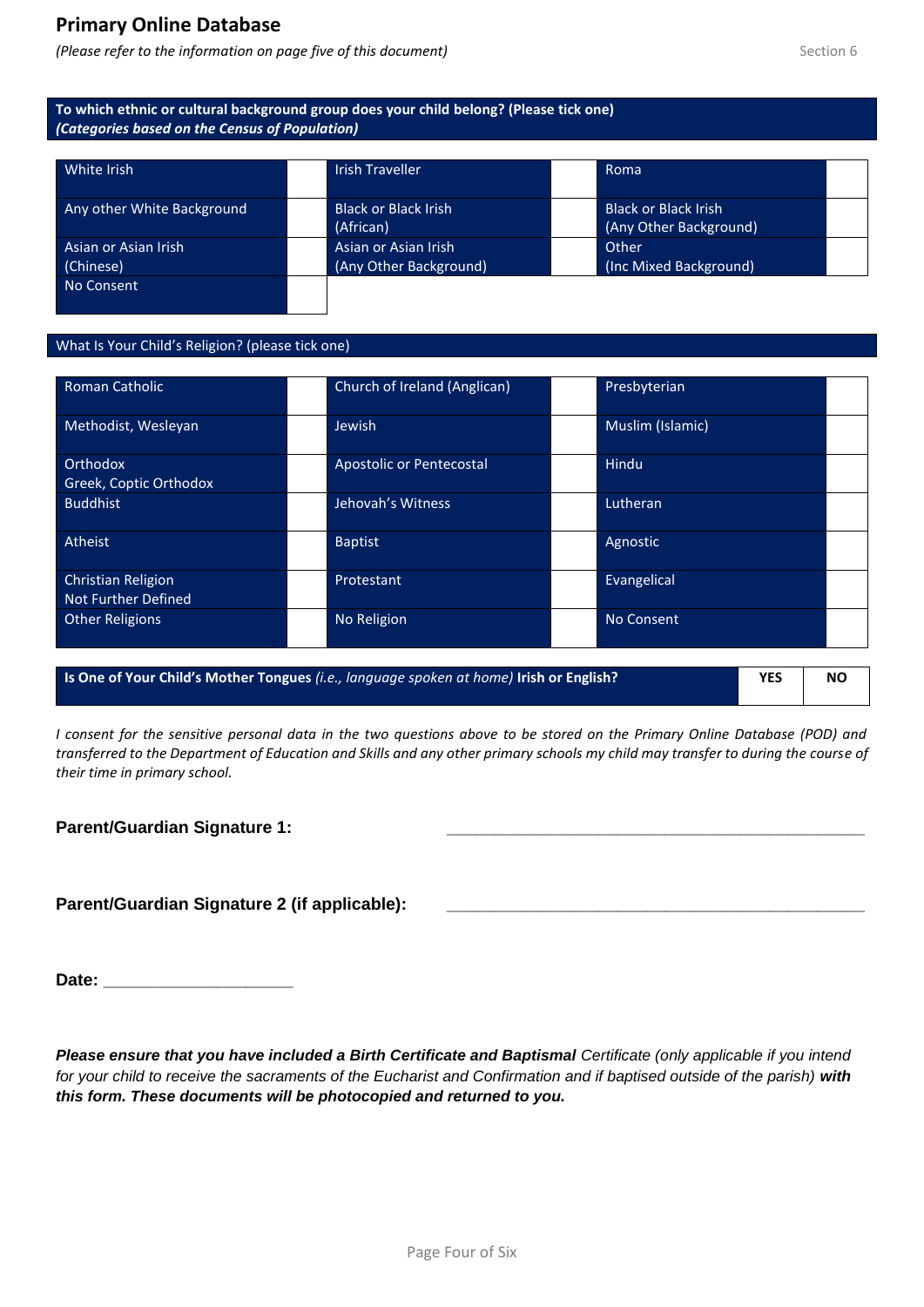#### **Primary Online Database – Data Protection Information**

The Department of Education and Skills is developing an electronic database of primary school pupils called the Primary Online Database (POD) which will involve schools maintaining and returning data on pupils to the Department at individual pupil level on a live system. The database will hold data on all primary school pupils including their PPSN, First Name, Surname, Name as per Birth Certificate, Mother's Maiden Name, Address, Date of Birth, Gender, Nationality, whether one of the pupil's mother tongues is English or Irish, whether the pupil is in receipt of an Exemption from Irish and if so the reason for same, whether the pupil is in receipt of Learning Support and if so the type of learning support, whether the pupil is in a Mainstream or Special Class. Details such as class grouping and standard the pupil is enrolled in are recorded. The database will also contain, on an optional basis, information on the pupil's religion and on their ethnic or cultural background. This form will be retained by the primary school.

The Department has consulted with the Data Protection Commissioner in relation to the collection of individual pupil information for the Primary Online Database. Both religion and ethnic and cultural background are sensitive personal data categories under Data Protection legislation. These questions are optional. While these questions are optional, the information would be very useful to the Department for statistical and research purposes. Aggregated information on Ethnic/Cultural background will be used to track the progress of these groups, and to compare their progress with other groups, thereby identifying gaps in the system and assisting in the development and implementation of appropriate policies and interventions.

Enhanced capitation in respect of pupils who are members of the Traveller Community will be paid to schools on the basis of the answers to this question. Aggregated information on religion will be used for statistical purposes only. Parents/guardians are asked, if they wish to do so, to identify their children's religion and ethnic background, and to consent for this information to be transferred to the Department of Education and Skills. This page of the form will be retained by your primary school.